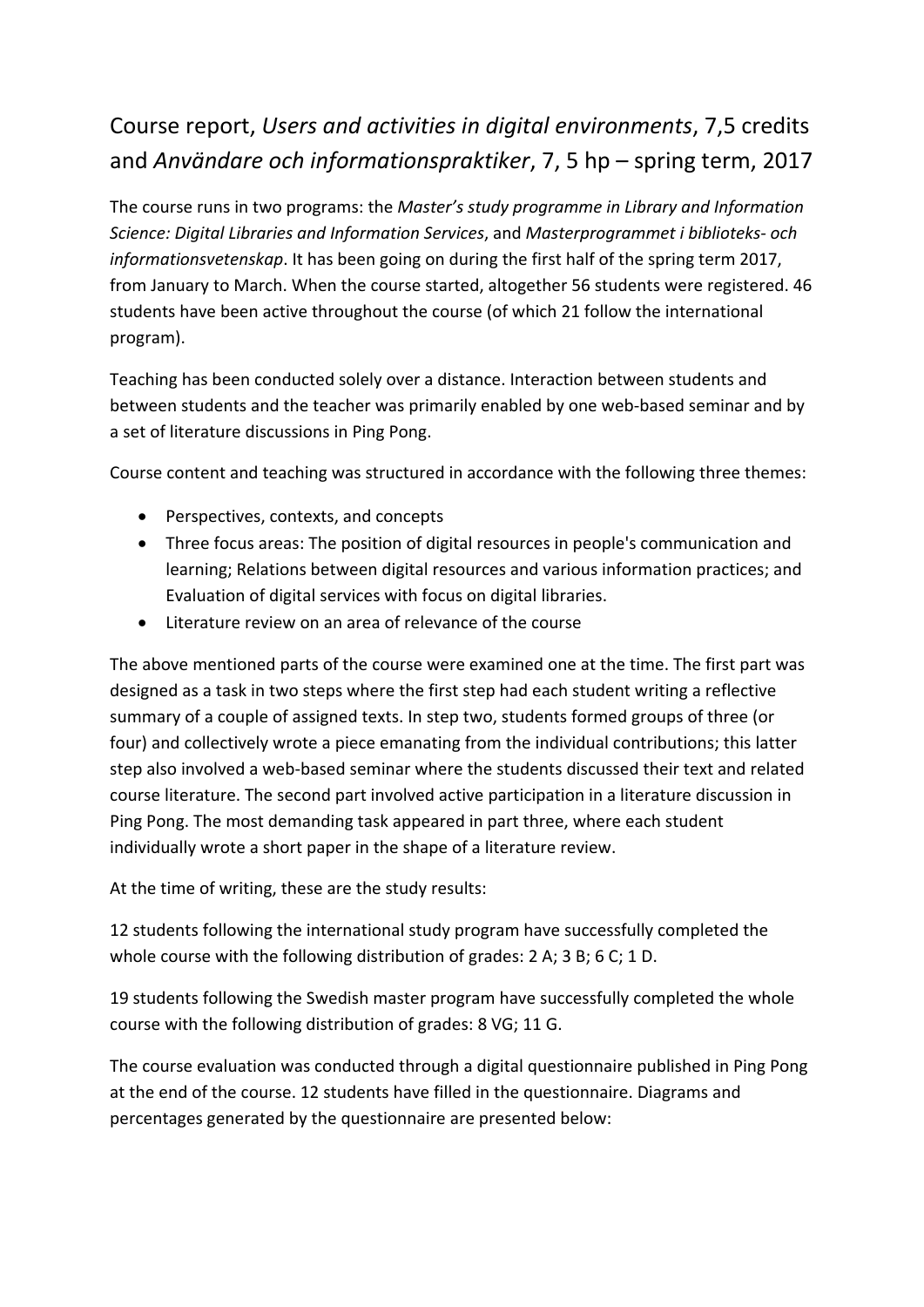1) According to the goals for this course the students should, after completion of the course, be able to:

• Account for the position of different digital resources in communication and learning processes

• Explain how people in various information practices seek and use information in physical and virtual environments, and of the basis of this understanding be able to plan for development of digital resources and services

• Identify, describe and analyse the potential of digital resources concerning their benefit for library users

• From a user perspective as well as professional perspective evaluate the quality and usability of digital services



2) Teaching has been carried out through discussions in Ping Pong. The teaching has contributed to my learning and helped me reach the learning goals.



3) The course literature has been helpful for my learning.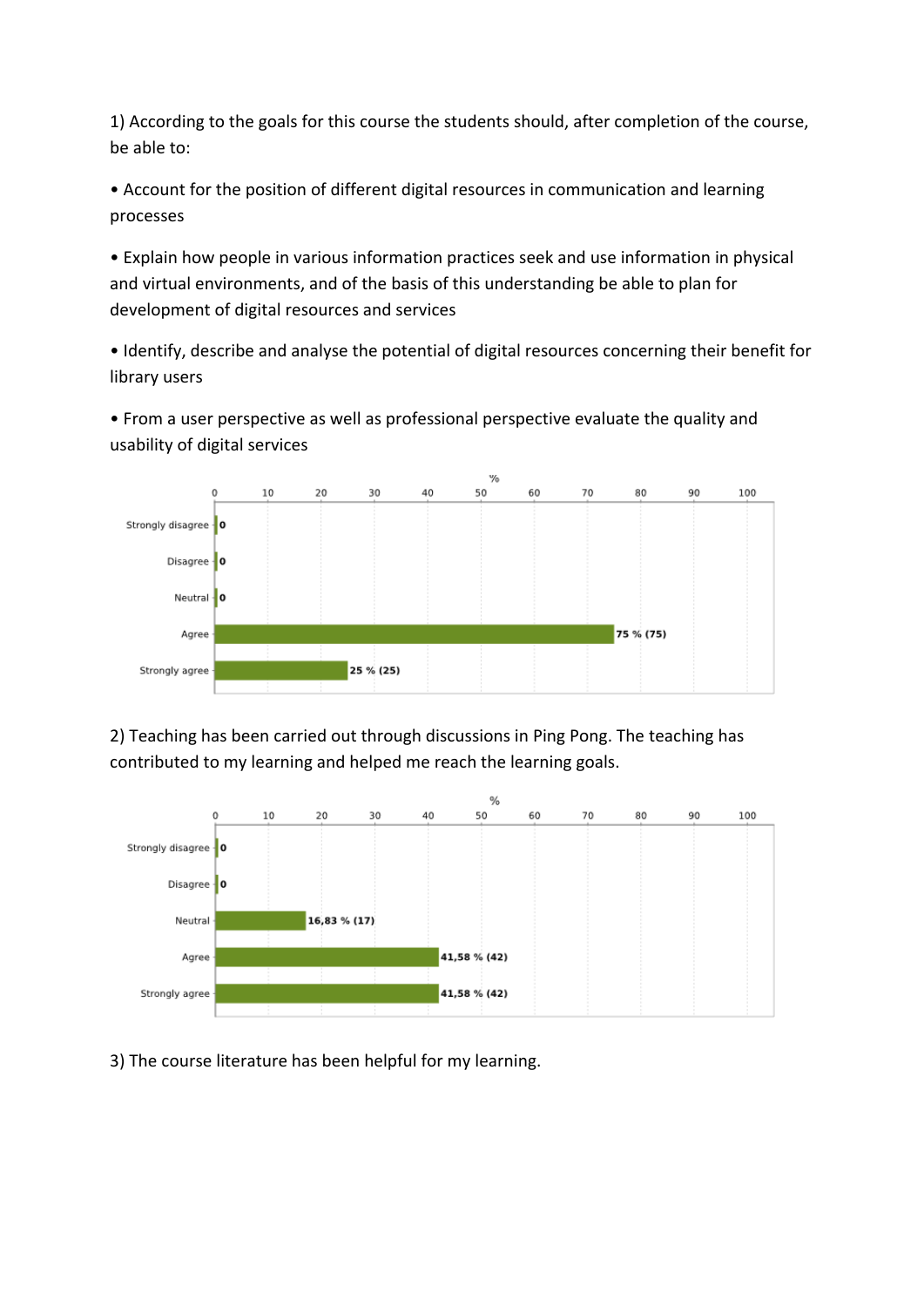

4) The teacher has been helpful and has contributed to my learning.



5) There has been a clear connection between the course content and illustrative examples from the research field.



6) In average, how many hours per week have you used for course work?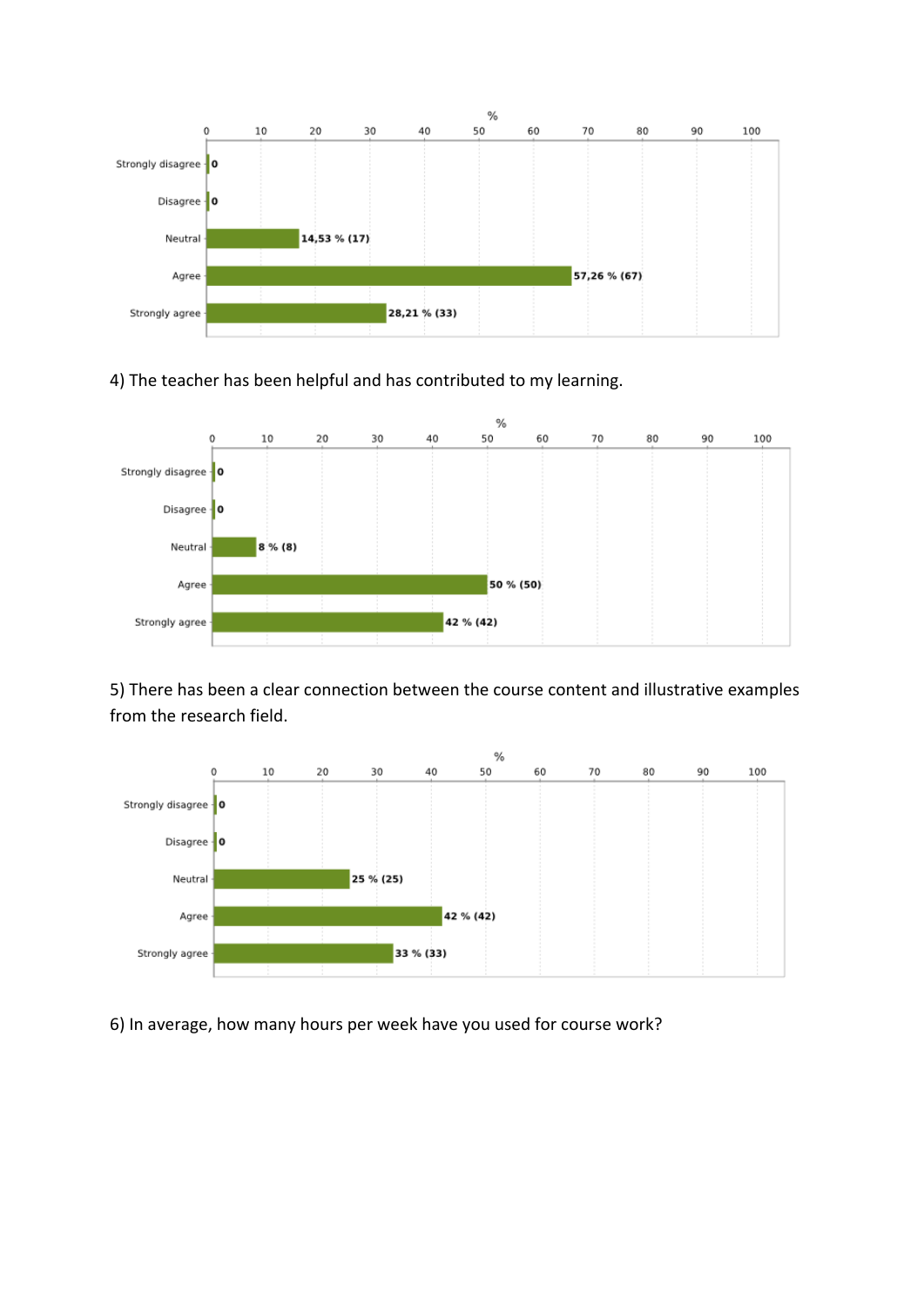

7) The workload has been evenly distributed over the course.



8) Examination has been conducted through written assignments, an online seminar, and a course paper. The assignments correspond well with the course goals.



9) I have read all or most of the course literature.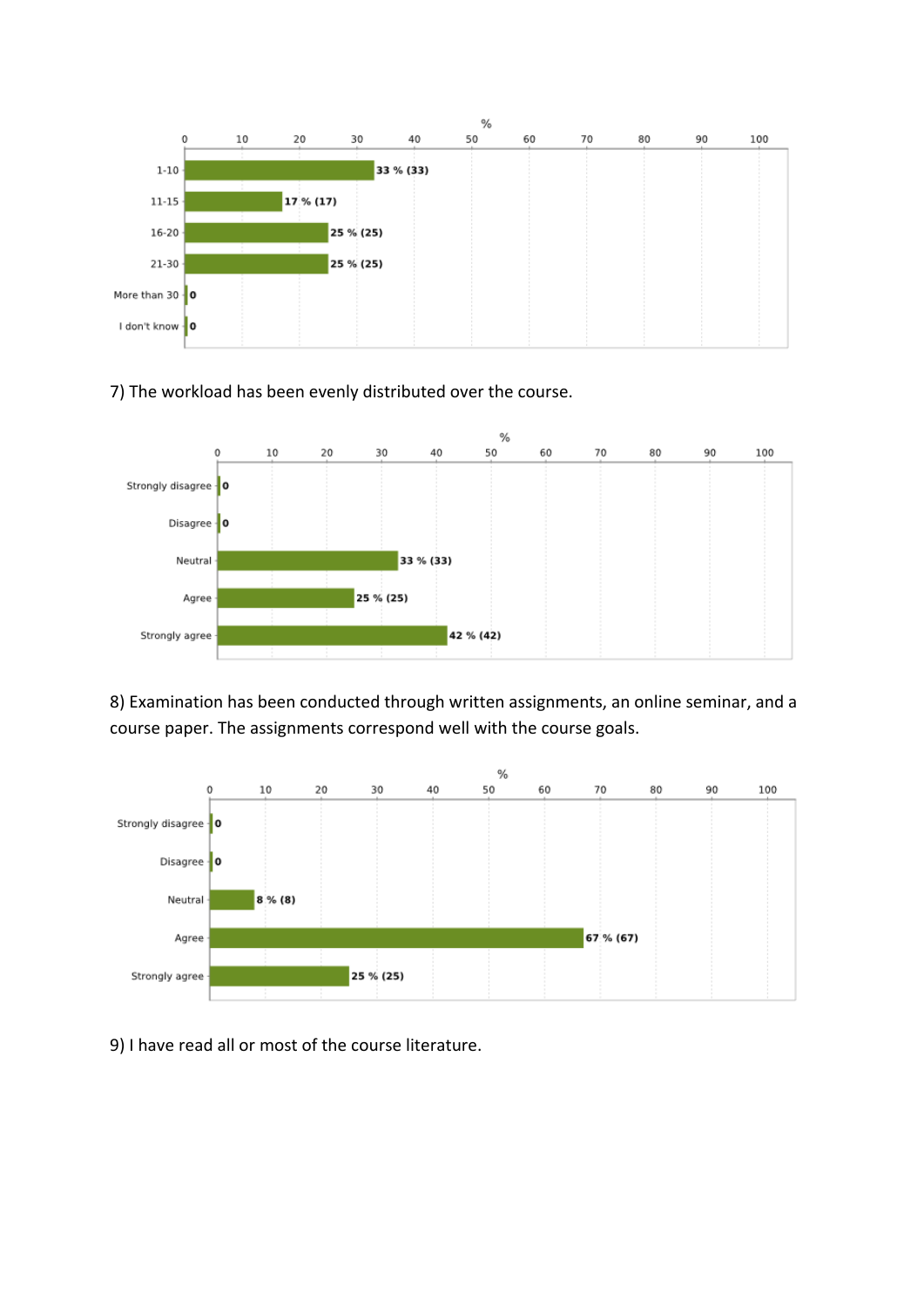

10) There is a clear connection between the course and the professional activities the course serves as a preparation for.



First of all it should be noted that only 12 students filled in the questionnaire. It is therefore difficult to make any general conclusions on the basis of the results. However, it is nevertheless gratifying to note that all of the 12 students either agree or strongly agree with the proposition that the course goals have been reached. In addition to the questions accounted for above, there were also two questions that offered the opportunity to express opinions on how the course can be improved and if it was perceived as lacking something of importance. Only six students have taken the opportunity to address these questions. Apart from one comment, which stated that the workload was too heavy throughout the course, all other comments expressed very positive opinions about the course. The following two excerpts from the comments illustrate this positive stance: "very stimulating with interesting content and excellent teaching" and "Jag måste säga att jag uppskattade verkligen hur den här kursen är utformad".

From my teacher perspective, I think the course has worked out well.

Finally, I would like to thank all of you who have responded to the questionnaire. Your opinions are of great value.

Borås, 2018‐03‐01